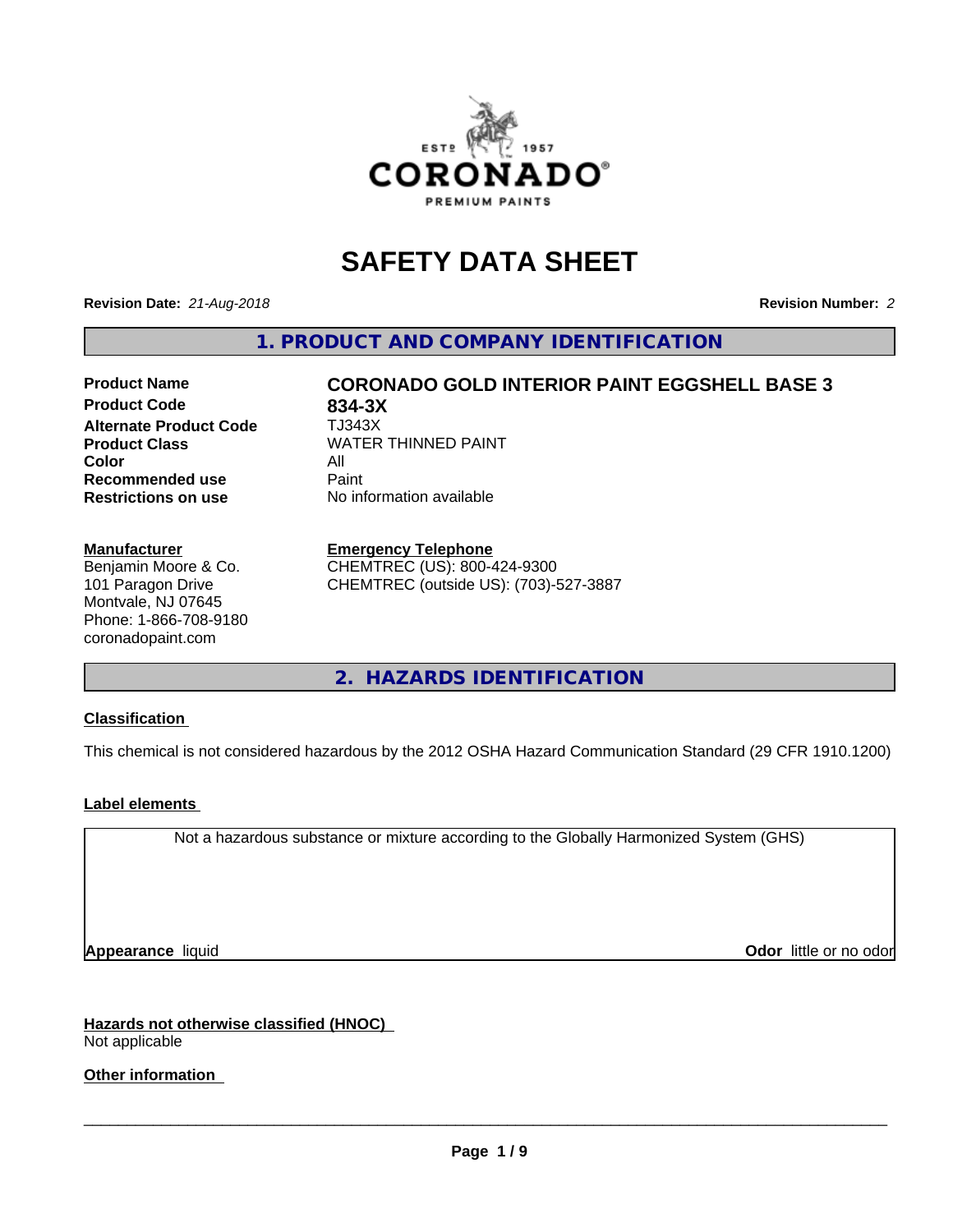No information available

# **3. COMPOSITION INFORMATION ON COMPONENTS**

\_\_\_\_\_\_\_\_\_\_\_\_\_\_\_\_\_\_\_\_\_\_\_\_\_\_\_\_\_\_\_\_\_\_\_\_\_\_\_\_\_\_\_\_\_\_\_\_\_\_\_\_\_\_\_\_\_\_\_\_\_\_\_\_\_\_\_\_\_\_\_\_\_\_\_\_\_\_\_\_\_\_\_\_\_\_\_\_\_\_\_\_\_

| <b>Chemical name</b>           | <b>CNL</b><br>$\mathbf{a}$<br>CAS No. | <br>$\overline{\phantom{a}}$<br>eiaht·<br>-70 |
|--------------------------------|---------------------------------------|-----------------------------------------------|
| ∟imestone                      | $\sim$<br>1317<br>-65-<br>. .         | $\sim$                                        |
| Titanium<br><br>. .<br>dioxide | $\sim$<br>--<br>13462<br>-07-د        |                                               |

|                                                  | 4. FIRST AID MEASURES                                                                                    |
|--------------------------------------------------|----------------------------------------------------------------------------------------------------------|
| <b>General Advice</b>                            | No hazards which require special first aid measures.                                                     |
| <b>Eye Contact</b>                               | Rinse thoroughly with plenty of water for at least 15 minutes and consult a<br>physician.                |
| <b>Skin Contact</b>                              | Wash off immediately with soap and plenty of water while removing all<br>contaminated clothes and shoes. |
| <b>Inhalation</b>                                | Move to fresh air. If symptoms persist, call a physician.                                                |
| Ingestion                                        | Clean mouth with water and afterwards drink plenty of water. Consult a physician<br>if necessary.        |
| <b>Most Important</b><br><b>Symptoms/Effects</b> | None known.                                                                                              |
| <b>Notes To Physician</b>                        | Treat symptomatically.                                                                                   |
|                                                  |                                                                                                          |

**5. FIRE-FIGHTING MEASURES**

| <b>Suitable Extinguishing Media</b>                                              | Use extinguishing measures that are appropriate to local<br>circumstances and the surrounding environment.                                   |
|----------------------------------------------------------------------------------|----------------------------------------------------------------------------------------------------------------------------------------------|
| <b>Protective Equipment And Precautions For</b><br><b>Firefighters</b>           | As in any fire, wear self-contained breathing apparatus<br>pressure-demand, MSHA/NIOSH (approved or equivalent)<br>and full protective gear. |
| <b>Specific Hazards Arising From The Chemical</b>                                | Closed containers may rupture if exposed to fire or<br>extreme heat.                                                                         |
| <b>Sensitivity To Mechanical Impact</b>                                          | No.                                                                                                                                          |
| <b>Sensitivity To Static Discharge</b>                                           | <b>No</b>                                                                                                                                    |
| <b>Flash Point Data</b><br>Flash Point (°F)<br>Flash Point (°C)<br><b>Method</b> | Not applicable<br>Not applicable<br>Setaflash closed cup                                                                                     |
| <b>Flammability Limits In Air</b>                                                |                                                                                                                                              |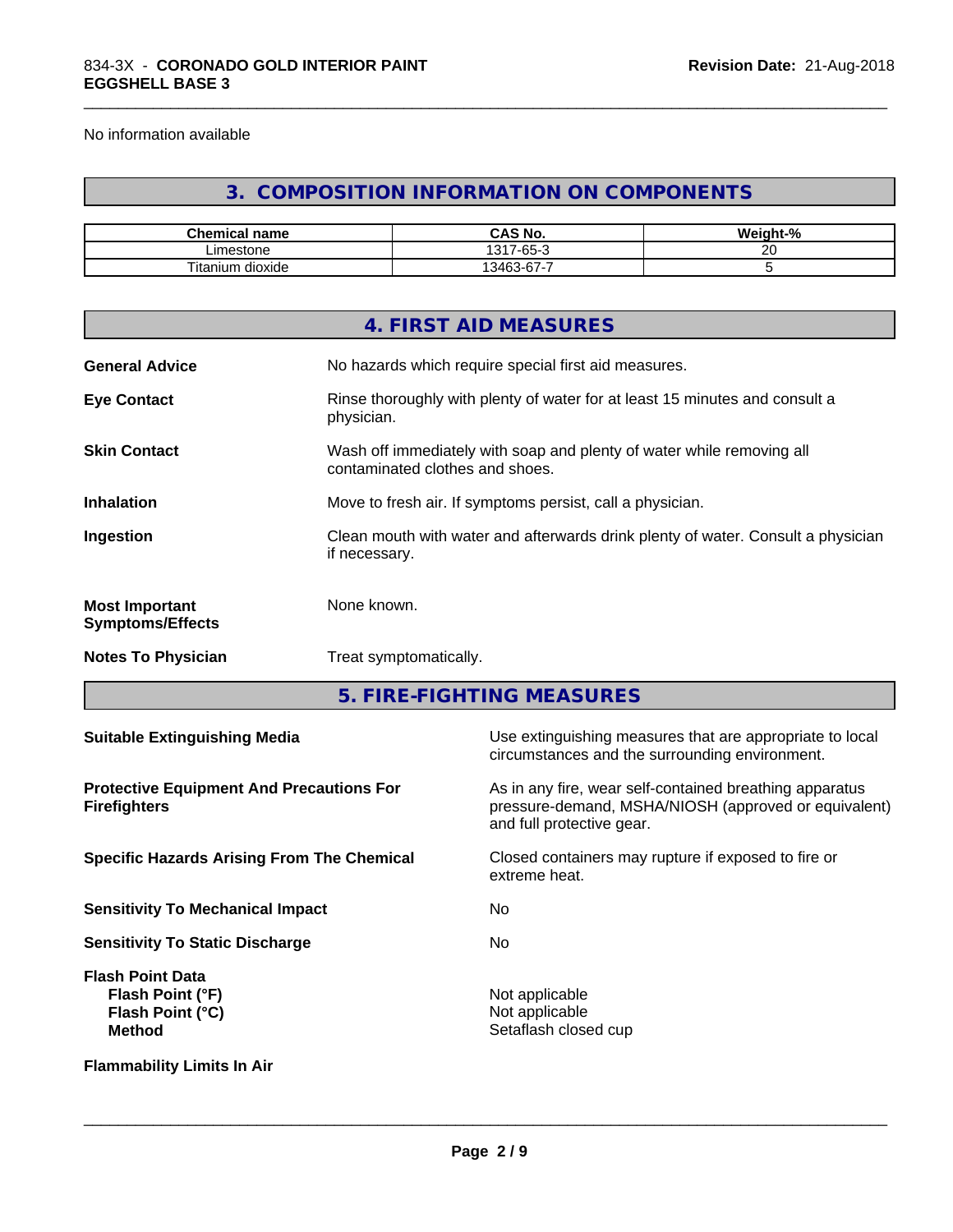#### **Lower flammability limit:**<br> **Upper flammability limit:**<br>
Upper flammability limit:<br>
Not applicable **Upper flammability limit:**

\_\_\_\_\_\_\_\_\_\_\_\_\_\_\_\_\_\_\_\_\_\_\_\_\_\_\_\_\_\_\_\_\_\_\_\_\_\_\_\_\_\_\_\_\_\_\_\_\_\_\_\_\_\_\_\_\_\_\_\_\_\_\_\_\_\_\_\_\_\_\_\_\_\_\_\_\_\_\_\_\_\_\_\_\_\_\_\_\_\_\_\_\_

| <b>NFPA</b> | Health: | <b>Flammability: 0</b> | <b>Instability: 0</b> | <b>Special: Not Applicable</b> |  |
|-------------|---------|------------------------|-----------------------|--------------------------------|--|
|             |         |                        |                       |                                |  |

# **NFPA Legend**

- 0 Not Hazardous
- 1 Slightly
- 2 Moderate
- 3 High
- 4 Severe

*The ratings assigned are only suggested ratings, the contractor/employer has ultimate responsibilities for NFPA ratings where this system is used.*

*Additional information regarding the NFPA rating system is available from the National Fire Protection Agency (NFPA) at www.nfpa.org.*

# **6. ACCIDENTAL RELEASE MEASURES**

| <b>Personal Precautions</b>      | Avoid contact with skin, eyes and clothing. Ensure adequate ventilation.                                                                                                         |  |
|----------------------------------|----------------------------------------------------------------------------------------------------------------------------------------------------------------------------------|--|
| <b>Other Information</b>         | Prevent further leakage or spillage if safe to do so.                                                                                                                            |  |
| <b>Environmental precautions</b> | See Section 12 for additional Ecological Information.                                                                                                                            |  |
| <b>Methods for Cleaning Up</b>   | Soak up with inert absorbent material. Sweep up and shovel into suitable<br>containers for disposal.                                                                             |  |
|                                  | 7. HANDLING AND STORAGE                                                                                                                                                          |  |
| <b>Handling</b>                  | Avoid contact with skin, eyes and clothing. Avoid breathing vapors, spray mists or<br>sanding dust. In case of insufficient ventilation, wear suitable respiratory<br>equipment. |  |
| <b>Storage</b>                   | Keep container tightly closed. Keep out of the reach of children.                                                                                                                |  |
| <b>Incompatible Materials</b>    | No information available                                                                                                                                                         |  |

# **8. EXPOSURE CONTROLS/PERSONAL PROTECTION**

#### **Exposure Limits**

| <b>Chemical name</b> | <b>ACGIH TLV</b>  | <b>OSHA PEL</b>                        |
|----------------------|-------------------|----------------------------------------|
| ∟imestone            | N/E               | 15 mg/m $3$ - TWA                      |
|                      |                   | $5 \text{ ma/m}^3$ - TWA               |
| Titanium dioxide     | 10 mg/m $3$ - TWA | <b>TWA</b><br>15 mg/m <sup>3</sup> - . |

#### **Legend**

ACGIH - American Conference of Governmental Industrial Hygienists Exposure Limits OSHA - Occupational Safety & Health Administration Exposure Limits N/E - Not Established

**Engineering Measures** Ensure adequate ventilation, especially in confined areas.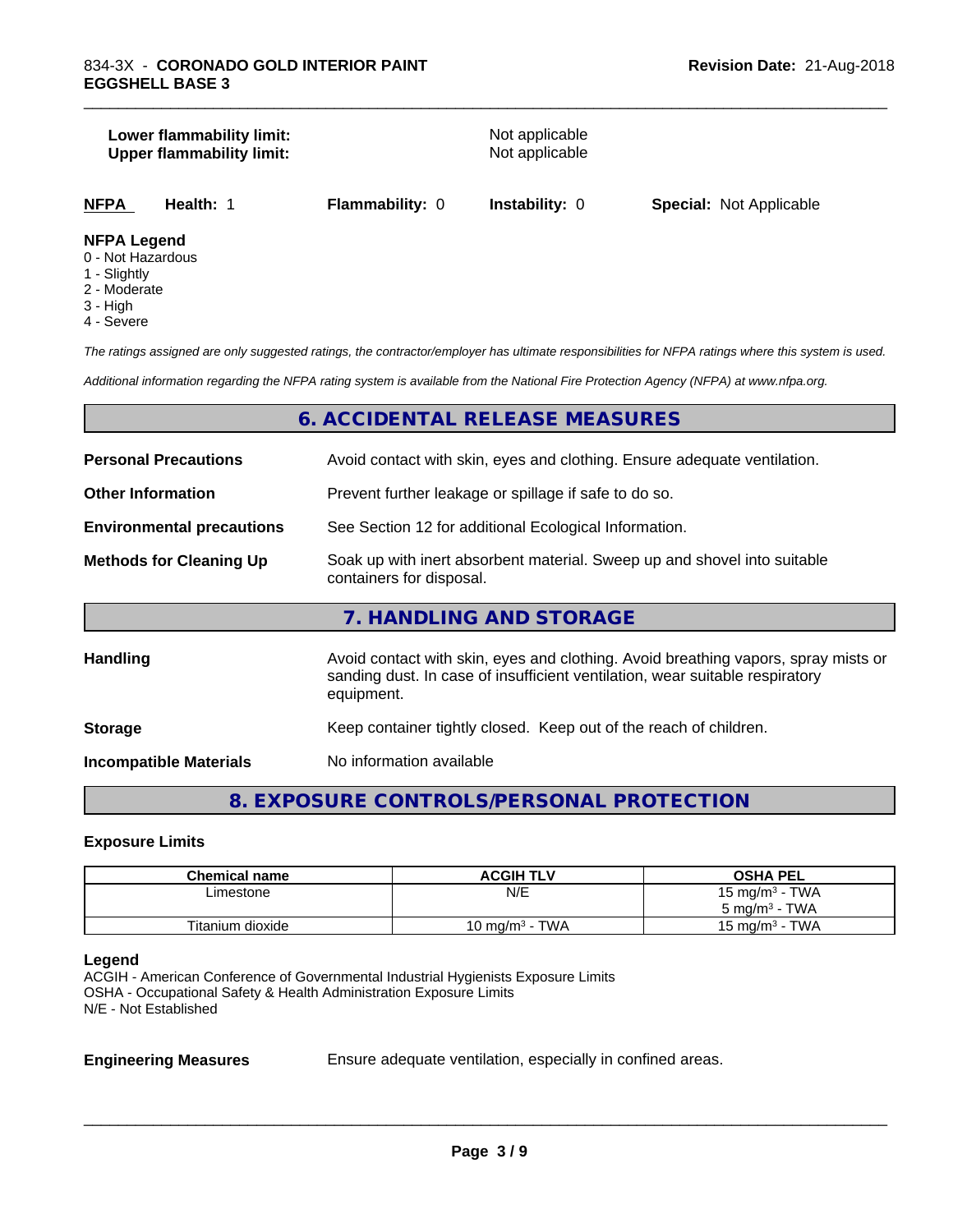# **Personal Protective Equipment**<br> **Eve/Face Protection Eye/Face Protection** Safety glasses with side-shields.<br> **Skin Protection** Protective gloves and impervious Protective gloves and impervious clothing. **Respiratory Protection** In case of insufficient ventilation wear suitable respiratory equipment. **Hygiene Measures** Avoid contact with skin, eyes and clothing. Remove and wash contaminated clothing before re-use. Wash thoroughly after handling.

# **9. PHYSICAL AND CHEMICAL PROPERTIES**

**Appearance** liquid **Odor**<br> **Odor Threshold**<br> **Odor Threshold**<br> **CODOR**<br> **CODOR**<br> **CODOR**<br> **CODOR**<br> **CODOR**<br> **CODOR**<br> **CODOR**<br> **CODOR**<br> **CODOR**<br> **CODOR Density (Ibs/gal)** 10.0 - 10.4 **Specific Gravity** 1.20 - 1.25 **pH pH**  $\blacksquare$ **Viscosity (cps)** No information available **Solubility(ies)** No information available **Water solubility** No information available **Evaporation Rate No information available No information available Vapor pressure @20 °C (kPa)** No information available **Vapor density No information available No information available Wt. % Solids** 45 - 55 **Vol. % Solids** 30 - 40 **Wt. % Volatiles** 45 - 55 **Vol. % Volatiles** 60 - 70 **VOC Regulatory Limit (g/L)** < 50 **Boiling Point (°F)** 212 **Boiling Point (°C)** 100 **Freezing Point (°F)** 32 **Freezing Point (°C)** 0 **Flash Point (°F)** Not applicable **Flash Point (°C)** Not applicable **Method** Setaflash closed cup **Flammability (solid, gas)** Not applicable **Upper flammability limit:** Not applicable **Lower flammability limit:** Not applicable **Autoignition Temperature (°F)** No information available **Autoignition Temperature (°C)** No information available **Decomposition Temperature (°F)**<br> **Decomposition Temperature (°C)** No information available **Decomposition Temperature (°C) Partition coefficient Contract Community No information available** 

# **No information available**

\_\_\_\_\_\_\_\_\_\_\_\_\_\_\_\_\_\_\_\_\_\_\_\_\_\_\_\_\_\_\_\_\_\_\_\_\_\_\_\_\_\_\_\_\_\_\_\_\_\_\_\_\_\_\_\_\_\_\_\_\_\_\_\_\_\_\_\_\_\_\_\_\_\_\_\_\_\_\_\_\_\_\_\_\_\_\_\_\_\_\_\_\_

# **10. STABILITY AND REACTIVITY**

| <b>Reactivity</b>             | Not Applicable                           |
|-------------------------------|------------------------------------------|
| <b>Chemical Stability</b>     | Stable under normal conditions.          |
| <b>Conditions to avoid</b>    | Prevent from freezing.                   |
| <b>Incompatible Materials</b> | No materials to be especially mentioned. |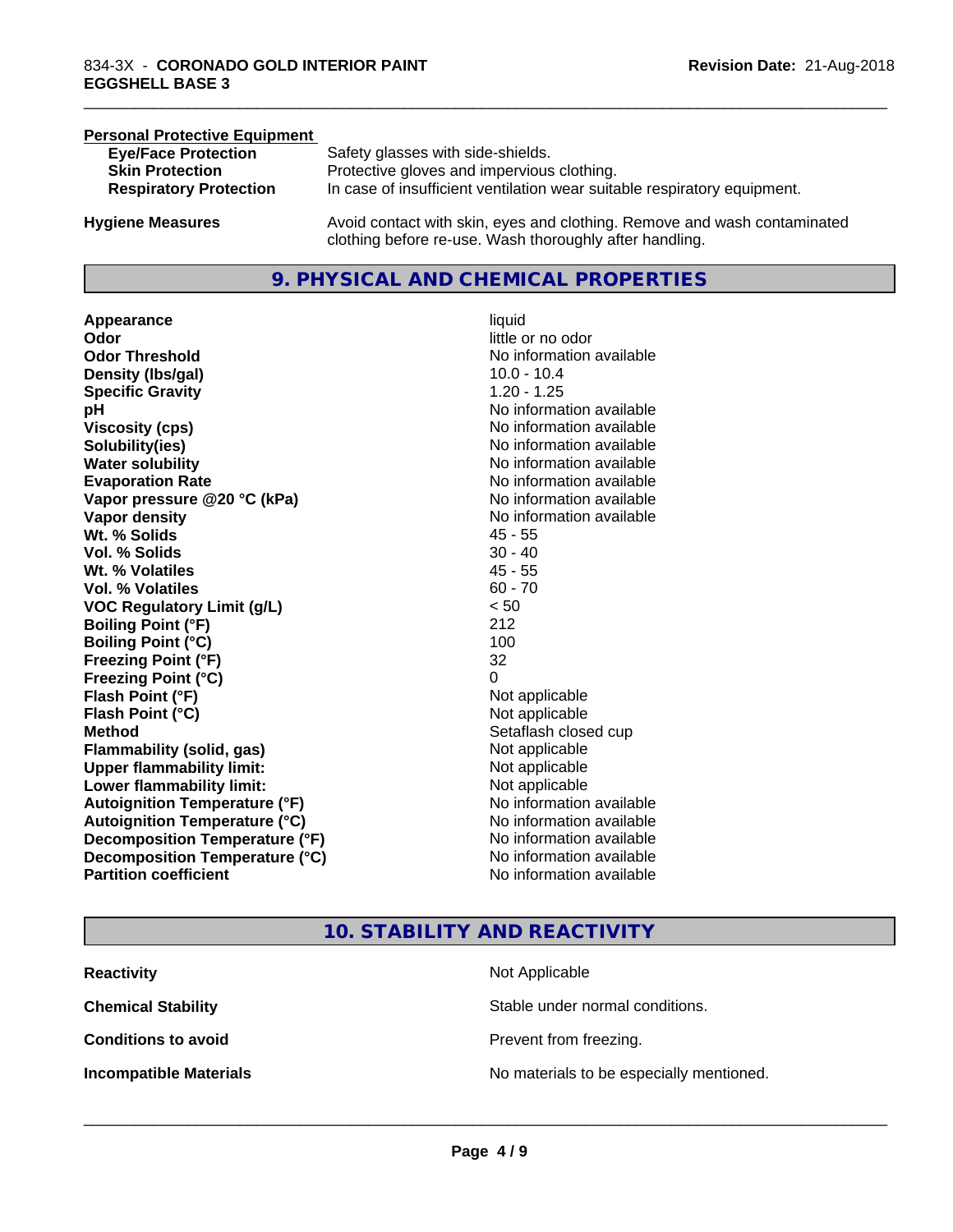| <b>Hazardous Decomposition Products</b><br>None under normal use.                                                                                                                                                                                                                                                                                                                                                |                          |                                                                                                                                                                                                                                                                                                                                                                                                                                                                                             |            |                                                                                   |  |
|------------------------------------------------------------------------------------------------------------------------------------------------------------------------------------------------------------------------------------------------------------------------------------------------------------------------------------------------------------------------------------------------------------------|--------------------------|---------------------------------------------------------------------------------------------------------------------------------------------------------------------------------------------------------------------------------------------------------------------------------------------------------------------------------------------------------------------------------------------------------------------------------------------------------------------------------------------|------------|-----------------------------------------------------------------------------------|--|
| None under normal conditions of use.<br>Possibility of hazardous reactions                                                                                                                                                                                                                                                                                                                                       |                          |                                                                                                                                                                                                                                                                                                                                                                                                                                                                                             |            |                                                                                   |  |
|                                                                                                                                                                                                                                                                                                                                                                                                                  |                          | 11. TOXICOLOGICAL INFORMATION                                                                                                                                                                                                                                                                                                                                                                                                                                                               |            |                                                                                   |  |
| <b>Product Information</b>                                                                                                                                                                                                                                                                                                                                                                                       |                          |                                                                                                                                                                                                                                                                                                                                                                                                                                                                                             |            |                                                                                   |  |
| Information on likely routes of exposure                                                                                                                                                                                                                                                                                                                                                                         |                          |                                                                                                                                                                                                                                                                                                                                                                                                                                                                                             |            |                                                                                   |  |
| <b>Principal Routes of Exposure</b>                                                                                                                                                                                                                                                                                                                                                                              |                          | Eye contact, skin contact and inhalation.                                                                                                                                                                                                                                                                                                                                                                                                                                                   |            |                                                                                   |  |
| <b>Acute Toxicity</b>                                                                                                                                                                                                                                                                                                                                                                                            |                          |                                                                                                                                                                                                                                                                                                                                                                                                                                                                                             |            |                                                                                   |  |
| <b>Product Information</b>                                                                                                                                                                                                                                                                                                                                                                                       |                          | No information available                                                                                                                                                                                                                                                                                                                                                                                                                                                                    |            |                                                                                   |  |
| Symptoms related to the physical, chemical and toxicological characteristics                                                                                                                                                                                                                                                                                                                                     |                          |                                                                                                                                                                                                                                                                                                                                                                                                                                                                                             |            |                                                                                   |  |
| <b>Symptoms</b>                                                                                                                                                                                                                                                                                                                                                                                                  | No information available |                                                                                                                                                                                                                                                                                                                                                                                                                                                                                             |            |                                                                                   |  |
| Delayed and immediate effects as well as chronic effects from short and long-term exposure                                                                                                                                                                                                                                                                                                                       |                          |                                                                                                                                                                                                                                                                                                                                                                                                                                                                                             |            |                                                                                   |  |
| Eye contact<br><b>Skin contact</b><br><b>Inhalation</b><br>Ingestion<br><b>Sensitization</b><br><b>Neurological Effects</b><br><b>Mutagenic Effects</b><br><b>Reproductive Effects</b><br><b>Developmental Effects</b><br><b>Target organ effects</b><br><b>STOT - single exposure</b><br>STOT - repeated exposure<br>Other adverse effects<br><b>Aspiration Hazard</b><br><b>Numerical measures of toxicity</b> |                          | May cause slight irritation.<br>skin and cause irritation.<br>May cause irritation of respiratory tract.<br>Ingestion may cause gastrointestinal irritation, nausea, vomiting and diarrhea.<br>No information available<br>No information available.<br>No information available.<br>No information available.<br>No information available.<br>No information available.<br>No information available.<br>No information available.<br>No information available.<br>No information available |            | Substance may cause slight skin irritation. Prolonged or repeated contact may dry |  |
| <b>ATEmix (oral)</b>                                                                                                                                                                                                                                                                                                                                                                                             | 287088                   |                                                                                                                                                                                                                                                                                                                                                                                                                                                                                             |            |                                                                                   |  |
| <b>Component Information</b>                                                                                                                                                                                                                                                                                                                                                                                     |                          |                                                                                                                                                                                                                                                                                                                                                                                                                                                                                             |            |                                                                                   |  |
| Titanium dioxide<br>LD50 Oral: > 10000 mg/kg (Rat)                                                                                                                                                                                                                                                                                                                                                               |                          |                                                                                                                                                                                                                                                                                                                                                                                                                                                                                             |            |                                                                                   |  |
| Carcinogenicity<br>The information below indicates whether each agency has listed any ingredient as a carcinogen:.                                                                                                                                                                                                                                                                                               |                          |                                                                                                                                                                                                                                                                                                                                                                                                                                                                                             |            |                                                                                   |  |
| Chemical name                                                                                                                                                                                                                                                                                                                                                                                                    |                          | <b>IARC</b>                                                                                                                                                                                                                                                                                                                                                                                                                                                                                 | <b>NTP</b> | <b>OSHA</b>                                                                       |  |
| Titanium dioxide                                                                                                                                                                                                                                                                                                                                                                                                 |                          | 2B - Possible Human<br>Carcinogen                                                                                                                                                                                                                                                                                                                                                                                                                                                           |            | Listed                                                                            |  |

\_\_\_\_\_\_\_\_\_\_\_\_\_\_\_\_\_\_\_\_\_\_\_\_\_\_\_\_\_\_\_\_\_\_\_\_\_\_\_\_\_\_\_\_\_\_\_\_\_\_\_\_\_\_\_\_\_\_\_\_\_\_\_\_\_\_\_\_\_\_\_\_\_\_\_\_\_\_\_\_\_\_\_\_\_\_\_\_\_\_\_\_\_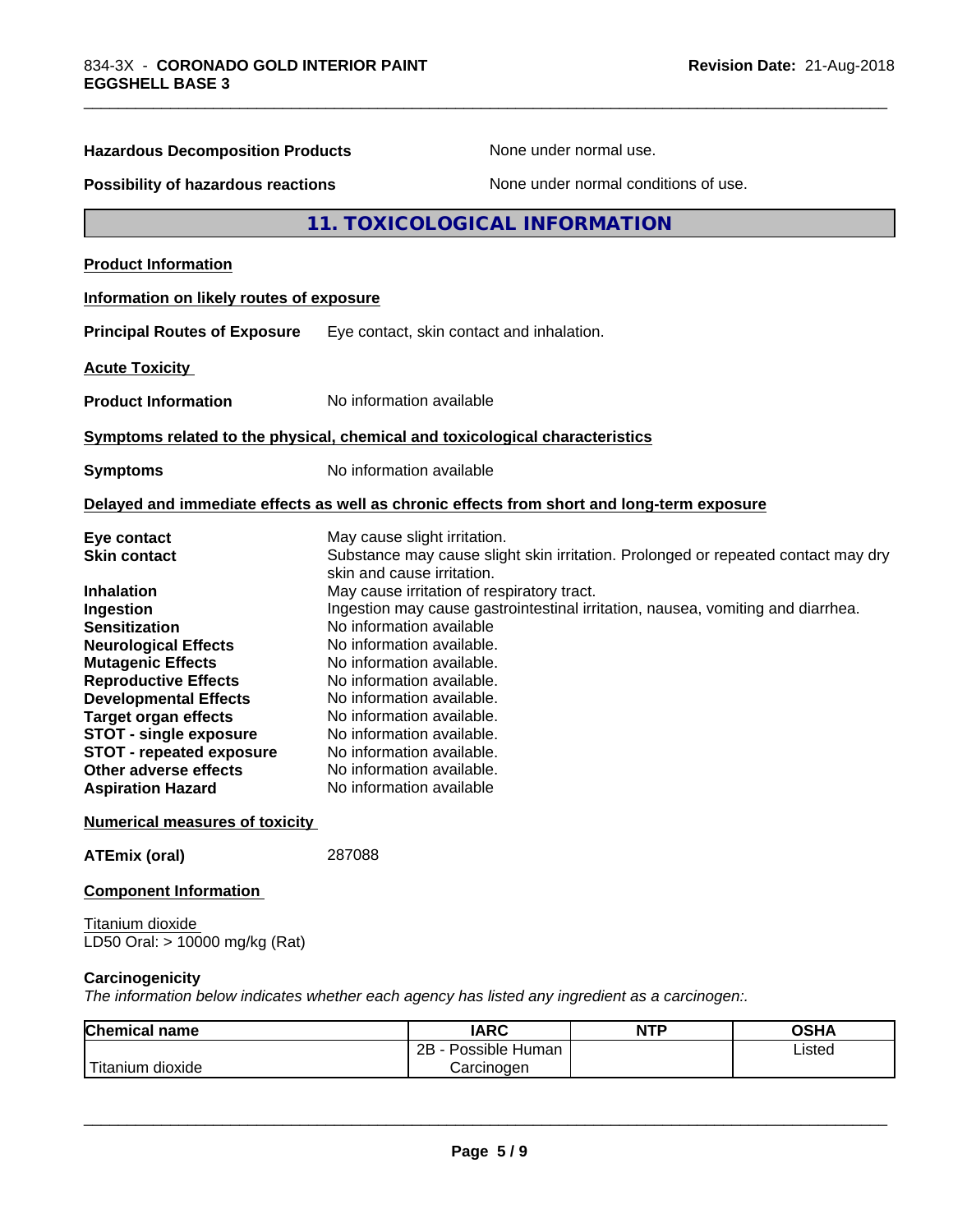• Although IARC has classified titanium dioxide as possibly carcinogenic to humans (2B), their summary concludes: "No significant exposure to titanium dioxide is thought to occur during the use of products in which titanium dioxide is bound to other materials, such as paint."

\_\_\_\_\_\_\_\_\_\_\_\_\_\_\_\_\_\_\_\_\_\_\_\_\_\_\_\_\_\_\_\_\_\_\_\_\_\_\_\_\_\_\_\_\_\_\_\_\_\_\_\_\_\_\_\_\_\_\_\_\_\_\_\_\_\_\_\_\_\_\_\_\_\_\_\_\_\_\_\_\_\_\_\_\_\_\_\_\_\_\_\_\_

#### **Legend**

IARC - International Agency for Research on Cancer NTP - National Toxicity Program OSHA - Occupational Safety & Health Administration

**12. ECOLOGICAL INFORMATION**

# **Ecotoxicity Effects**

The environmental impact of this product has not been fully investigated.

# **Product Information**

#### **Acute Toxicity to Fish**

No information available

#### **Acute Toxicity to Aquatic Invertebrates**

No information available

#### **Acute Toxicity to Aquatic Plants**

No information available

#### **Persistence / Degradability**

No information available.

#### **Bioaccumulation**

There is no data for this product.

#### **Mobility in Environmental Media**

No information available.

#### **Ozone**

No information available

#### **Component Information**

#### **Acute Toxicity to Fish**

Titanium dioxide  $LC50:$  > 1000 mg/L (Fathead Minnow - 96 hr.)

# **Acute Toxicity to Aquatic Invertebrates**

No information available

# **Acute Toxicity to Aquatic Plants**

No information available

# **13. DISPOSAL CONSIDERATIONS**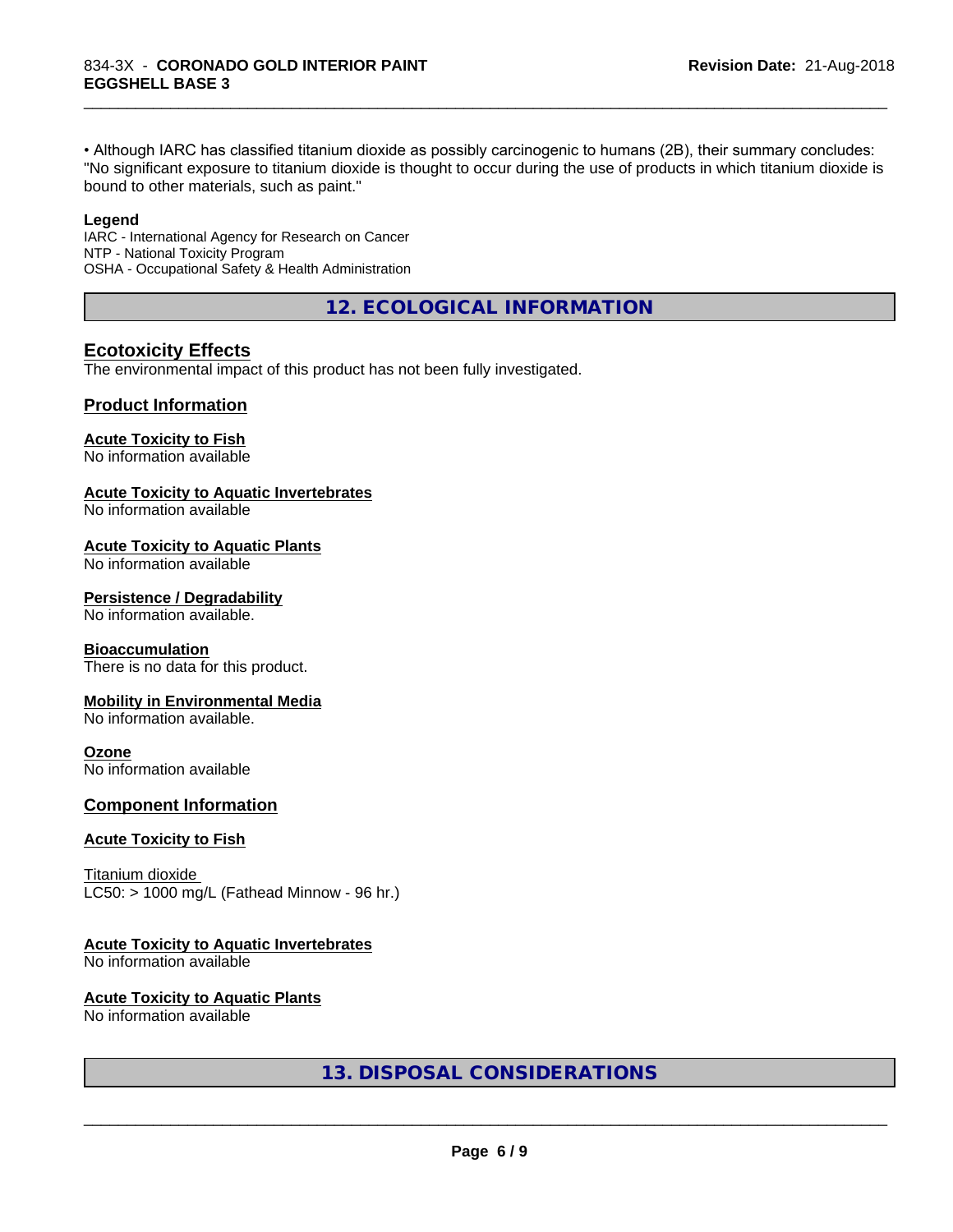| Dispose of in accordance with federal, state, and local regulations. Local<br><b>Waste Disposal Method</b><br>requirements may vary, consult your sanitation department or state-designated<br>environmental protection agency for more disposal options. |                                   |  |
|-----------------------------------------------------------------------------------------------------------------------------------------------------------------------------------------------------------------------------------------------------------|-----------------------------------|--|
|                                                                                                                                                                                                                                                           | 14. TRANSPORT INFORMATION         |  |
| <b>DOT</b>                                                                                                                                                                                                                                                | Not regulated                     |  |
| <b>ICAO/IATA</b>                                                                                                                                                                                                                                          | Not regulated                     |  |
| <b>IMDG / IMO</b>                                                                                                                                                                                                                                         | Not regulated                     |  |
|                                                                                                                                                                                                                                                           | <b>15. REGULATORY INFORMATION</b> |  |
|                                                                                                                                                                                                                                                           |                                   |  |

\_\_\_\_\_\_\_\_\_\_\_\_\_\_\_\_\_\_\_\_\_\_\_\_\_\_\_\_\_\_\_\_\_\_\_\_\_\_\_\_\_\_\_\_\_\_\_\_\_\_\_\_\_\_\_\_\_\_\_\_\_\_\_\_\_\_\_\_\_\_\_\_\_\_\_\_\_\_\_\_\_\_\_\_\_\_\_\_\_\_\_\_\_

# **International Inventories**

| <b>TSCA: United States</b> | Yes - All components are listed or exempt. |
|----------------------------|--------------------------------------------|
| <b>DSL: Canada</b>         | Yes - All components are listed or exempt. |

# **Federal Regulations**

#### **SARA 311/312 hazardous categorization**

| Acute health hazard               | No |  |
|-----------------------------------|----|--|
| Chronic Health Hazard             | Nο |  |
| Fire hazard                       | N٥ |  |
| Sudden release of pressure hazard | N٥ |  |
| Reactive Hazard                   | Nο |  |

#### **SARA 313**

Section 313 of Title III of the Superfund Amendments and Reauthorization Act of 1986 (SARA). This product contains a chemical or chemicals which are subject to the reporting requirements of the Act and Title 40 of the Code of Federal Regulations, Part 372:

*None*

**Clean Air Act,Section 112 Hazardous Air Pollutants (HAPs) (see 40 CFR 61)**

This product contains the following HAPs:

*None*

# **US State Regulations**

# **California Proposition 65**

**A** WARNING: Cancer and Reproductive Harm– www.P65warnings.ca.gov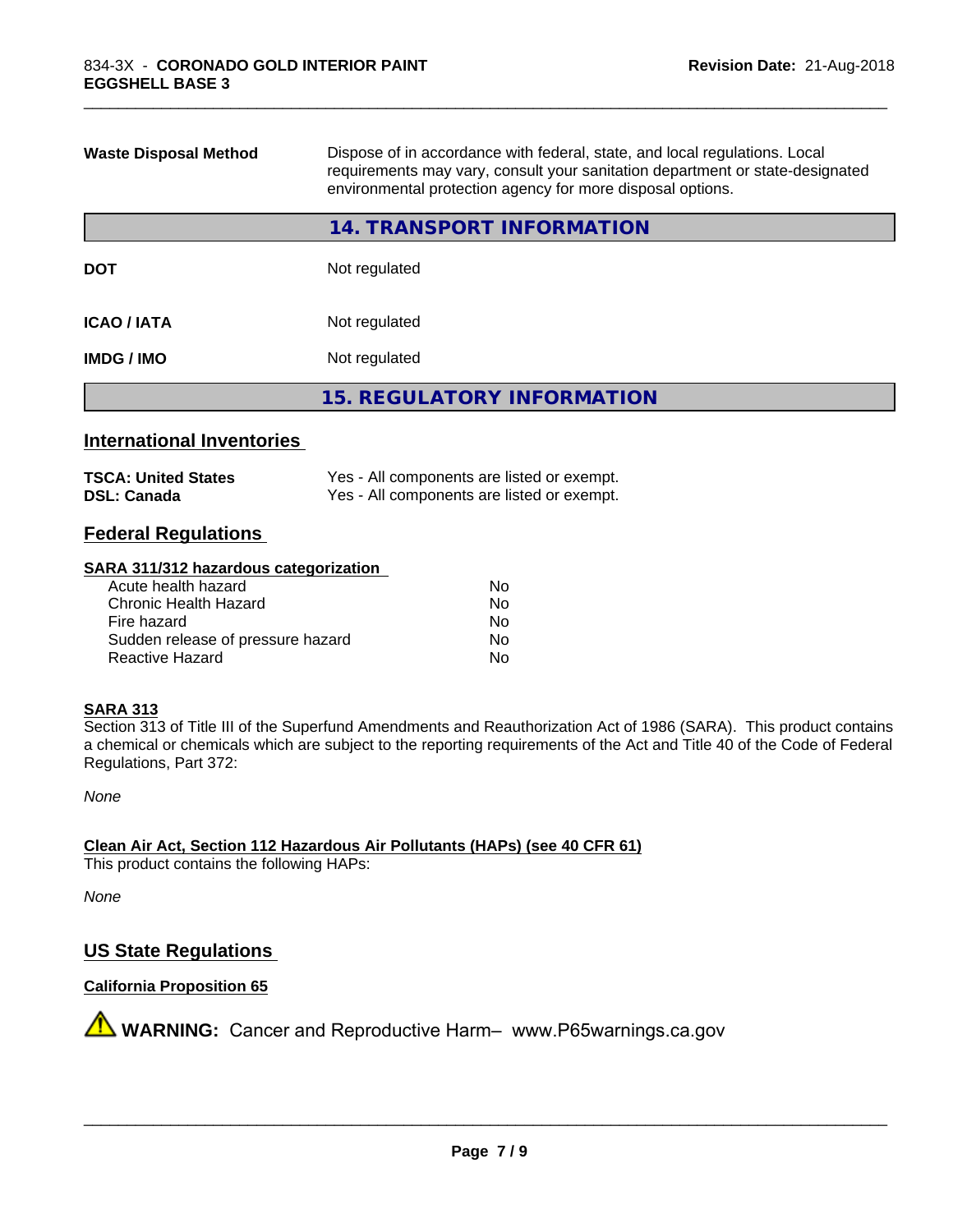#### **State Right-to-Know**

| $\sim$<br>hemical name<br>- - -      | ^ <u>___</u> ^___<br>Мô<br>,,,,,,,,,,, | . Jersev<br><b>Nev</b> | Pennsvlvania |
|--------------------------------------|----------------------------------------|------------------------|--------------|
| Limestone                            |                                        |                        |              |
| $- \cdot$ .<br>dioxide<br>l itanium. |                                        |                        |              |

\_\_\_\_\_\_\_\_\_\_\_\_\_\_\_\_\_\_\_\_\_\_\_\_\_\_\_\_\_\_\_\_\_\_\_\_\_\_\_\_\_\_\_\_\_\_\_\_\_\_\_\_\_\_\_\_\_\_\_\_\_\_\_\_\_\_\_\_\_\_\_\_\_\_\_\_\_\_\_\_\_\_\_\_\_\_\_\_\_\_\_\_\_

#### **Legend**

X - Listed

| 16. OTHER INFORMATION |                                                    |                                                                            |                      |                                                                                                                                               |  |
|-----------------------|----------------------------------------------------|----------------------------------------------------------------------------|----------------------|-----------------------------------------------------------------------------------------------------------------------------------------------|--|
| HMIS -                | Health: 1                                          | <b>Flammability: 0</b>                                                     | <b>Reactivity: 0</b> | $PPE: -$                                                                                                                                      |  |
| <b>HMIS Legend</b>    |                                                    |                                                                            |                      |                                                                                                                                               |  |
| 0 - Minimal Hazard    |                                                    |                                                                            |                      |                                                                                                                                               |  |
| 1 - Slight Hazard     |                                                    |                                                                            |                      |                                                                                                                                               |  |
| 2 - Moderate Hazard   |                                                    |                                                                            |                      |                                                                                                                                               |  |
| 3 - Serious Hazard    |                                                    |                                                                            |                      |                                                                                                                                               |  |
| 4 - Severe Hazard     |                                                    |                                                                            |                      |                                                                                                                                               |  |
| * - Chronic Hazard    |                                                    |                                                                            |                      |                                                                                                                                               |  |
|                       |                                                    | X - Consult your supervisor or S.O.P. for "Special" handling instructions. |                      |                                                                                                                                               |  |
|                       |                                                    |                                                                            |                      | Note: The PPE rating has intentionally been left blank. Choose appropriate PPE that will protect employees from the hazards the material will |  |
|                       | present under the actual normal conditions of use. |                                                                            |                      |                                                                                                                                               |  |

*Caution: HMISÒ ratings are based on a 0-4 rating scale, with 0 representing minimal hazards or risks, and 4 representing significant hazards or risks. Although HMISÒ ratings are not required on MSDSs under 29 CFR 1910.1200, the preparer, has chosen to provide them. HMISÒ ratings are to be used only in conjunction with a fully implemented HMISÒ program by workers who have received appropriate HMISÒ training. HMISÒ is a registered trade and service mark of the NPCA. HMISÒ materials may be purchased exclusively from J. J. Keller (800) 327-6868.*

 **WARNING!** If you scrape, sand, or remove old paint, you may release lead dust. LEAD IS TOXIC. EXPOSURE TO LEAD DUST CAN CAUSE SERIOUS ILLNESS, SUCH AS BRAIN DAMAGE, ESPECIALLY IN CHILDREN. PREGNANT WOMEN SHOULD ALSO AVOID EXPOSURE.Wear a NIOSH approved respirator to control lead exposure. Clean up carefully with a HEPA vacuum and a wet mop. Before you start, find out how to protect yourself and your family by contacting the National Lead Information Hotline at 1-800-424-LEAD or log on to www.epa.gov/lead.

| <b>Prepared By</b>      | <b>Product Stewardship Department</b><br>Benjamin Moore & Co.<br>101 Paragon Drive<br>Montvale, NJ 07645<br>800-225-5554 |
|-------------------------|--------------------------------------------------------------------------------------------------------------------------|
| <b>Revision Date:</b>   | 21-Aug-2018                                                                                                              |
| <b>Revision Summary</b> | Not available                                                                                                            |

Disclaimer

The information contained herein is presented in good faith and believed to be accurate as of the effective date shown above. This information is furnished without warranty of any kind. Employers should use this information only as a **supplement to other information gathered by them and must make independent determination of suitability and** completeness of information from all sources to assure proper use of these materials and the safety and health of employees. Any use of this data and information must be determined by the user to be in accordance with applicable **federal, provincial, and local laws and regulations.**